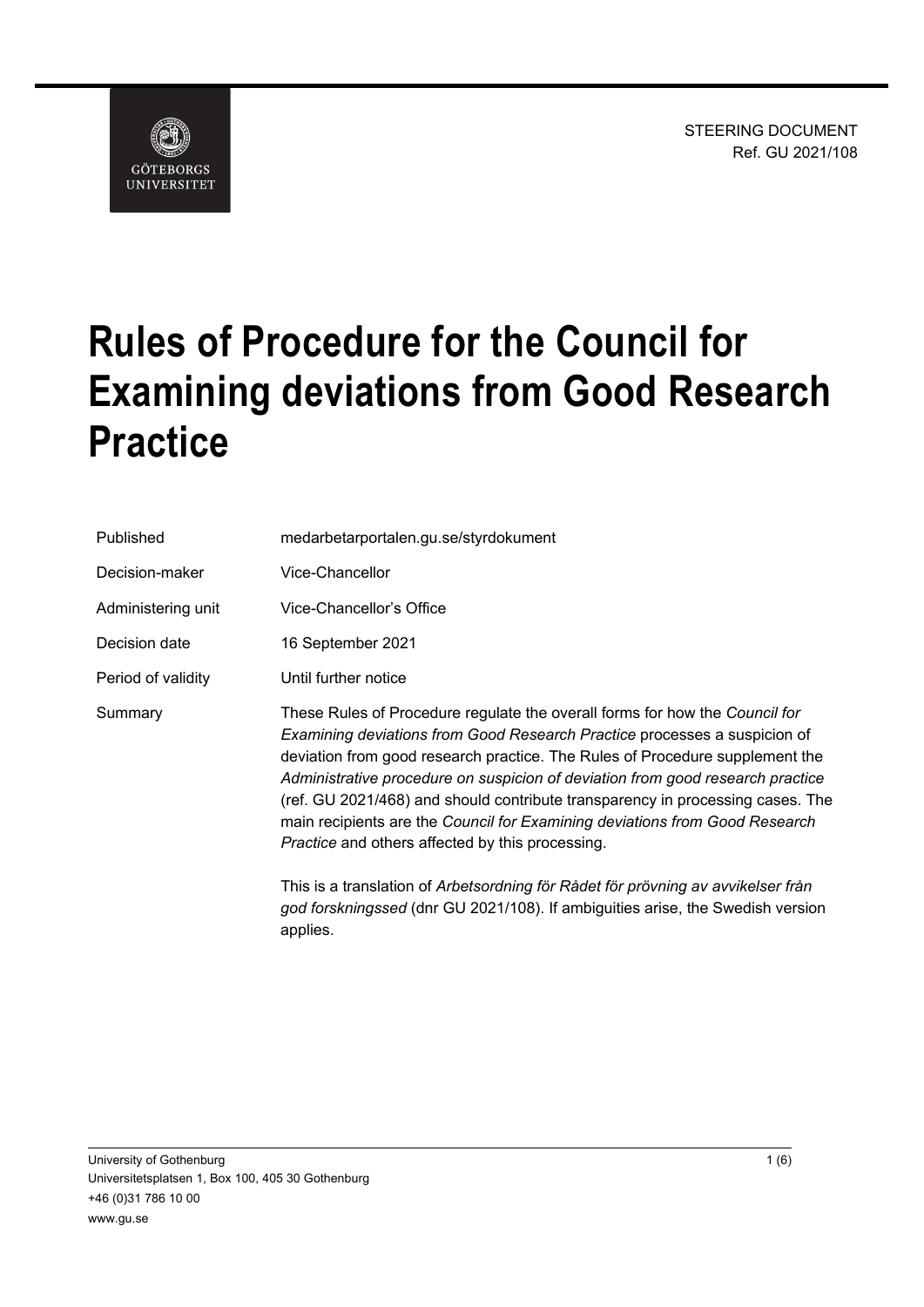# **Background**

### **Legal context and applicable steering documents**

Chap. 1 of the Swedish Higher Education Act (1992:1434) provides that in the course of their operations, higher education institutions shall uphold academic credibility and good research practice (§ 3 a) and that the operations of higher education institutions shall be arranged to ensure that high standards are attained in courses and study programmes and in research (§ 4).

Sweden's Act on responsibility for good research practice and the examination of research misconduct (SFS 2019:504) provides that the researcher is responsible for compliance with good research practice in their research (§ 4) while the entity responsible for research has overarching responsibility for research being conducted in accordance with good research practice (§ 5). It also provides that if there is a suspicion of research misconduct in the activities of an entity responsible for research, the entity responsible for research must submit the case documents for examination by the National Board for Assessment of Research Misconduct (§§ 6-7).

§ 17, chap. 1 of Sweden's Higher Education Ordinance (1993:100) provides that a higher education institution must examine other suspected deviations from good research practice than those to be examined by the National Board for Assessment of Research Misconduct, and that a higher education institution must draw up guidelines for the examination of suspected deviations from good research practice.

The University of Gothenburg's Rules of Procedure (ref. GU 2020/1571) state that there is a council for assessment of deviations from good research practice (section 5.1) and that it is the responsibility of the vice-chancellor to take decisions on serious deviations from good research practice as well as to hand over cases to the National Board for Assessment of Research Misconduct and the Council for Examining deviations from Good Research Practice (section 4.1.1). The university's processing of suspected deviations from good research practice is described in the *Administrative procedures on suspicion of deviation from good research practice* (ref. GU 2021/468).

# **Definitions**

*Research misconduct* refers to a serious deviation from good research practice in the form of fabrication, falsification or plagiarism that is committed intentionally or through gross negligence when planning, conducting or reporting research (Sweden's Act on responsibility for good research practice and the examination of research misconduct, 2019:504).

*Other deviations from good research practice* are any such deviations that do not fall within the statutory definition. Assessment of whether such deviations are to be regarded as serious should, in the first instance, be based on the principles in The European Code of Conduct for Research Integrity (published by ALLEA). Particular regard should be paid to whether the deviation substantially damages, or risks damaging, the integrity of the research process or of the researchers and whether it was committed intentionally or through gross negligence.

# **The Council's tasks**

The Council for Examining deviations from Good Research Practice (hereafter the Council) only processes cases by order of the vice-chancellor at the University of Gothenburg.

The Council's main tasks are to: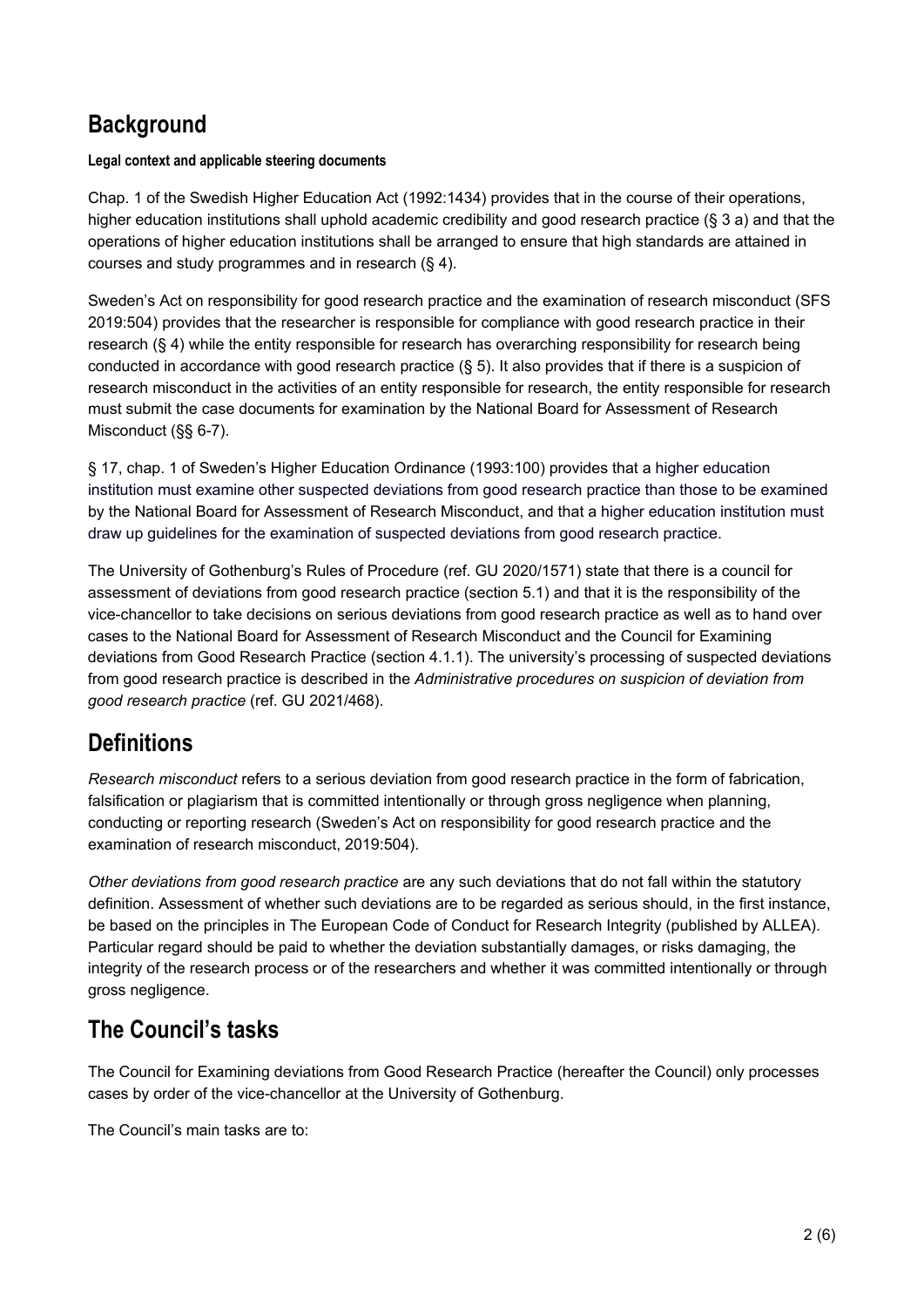- Conduct an initial assessment when the university has become aware of a suspicion that relates to research misconduct or to other deviations from good research practice in the University of Gothenburg's operations and submit a statement of opinion with a recommendation on further processing to the vice-chancellor.
- Investigate suspicion of other serious deviations from good research practice and then present an investigation report to the vice-chancellor. To the extent that it is assessed as appropriate, suspicions of minor deviations can also be investigated.

The Council's assessments and investigations shall be conducted carefully, speedily and confidentially observing applicable information and secrecy provisions.

## **Council composition**

The Council composition and how members are appointed are described in the *Administrative procedures on suspicion of deviation from good research practice* (ref. GU 2021/468). It states that the Council is to comprise six members, four of these representing the university's academic operations. It is also to include the university director (or person appointed by said director) and a lawyer from the Central University Administration. In cases involving research students, a student representative of the relevant research programme shall be given the right to attend and express opinions.

If necessary, the Council may co-opt further members as representatives of the university's academic operations with the right to attend and express opinions.

# **The Council's forms of working**

### **Meetings**

The Council convenes after summons from the chair. Meetings are held if necessary, though at least twice a year. Remote meetings in the form of, for example, tele- and videoconferences shall also be possible. In connection with the summons, meeting documentation should be made available to the Council members on a shared electronic platform with sufficient information security.

The chair appointed by the vice-chancellor presides over the Council's meetings. In the absence of the chair, the vice-chair steps in.

### **Disqualification**

The provisions on disqualification stated in §§ 16-18 of Sweden's Administrative Procedure Act (2017:900) apply to the Council. The Swedish Research Council's Conflict of Interest Policy and Guidelines for the Management of Conflicts of Interest are applied. Anyone who knows of circumstances that are likely to disqualify him or her shall report this to the Council immediately.

### **Decision-making procedure**

The Council has a quorum when more than half of the members, including the chair or vice chair, are present.

Decisions in the Council are by acclamation, unless a vote is requested. In accordance with § 29 of Sweden's Administrative Procedure Act (2017:900), a vote shall be held openly. The vote is settled through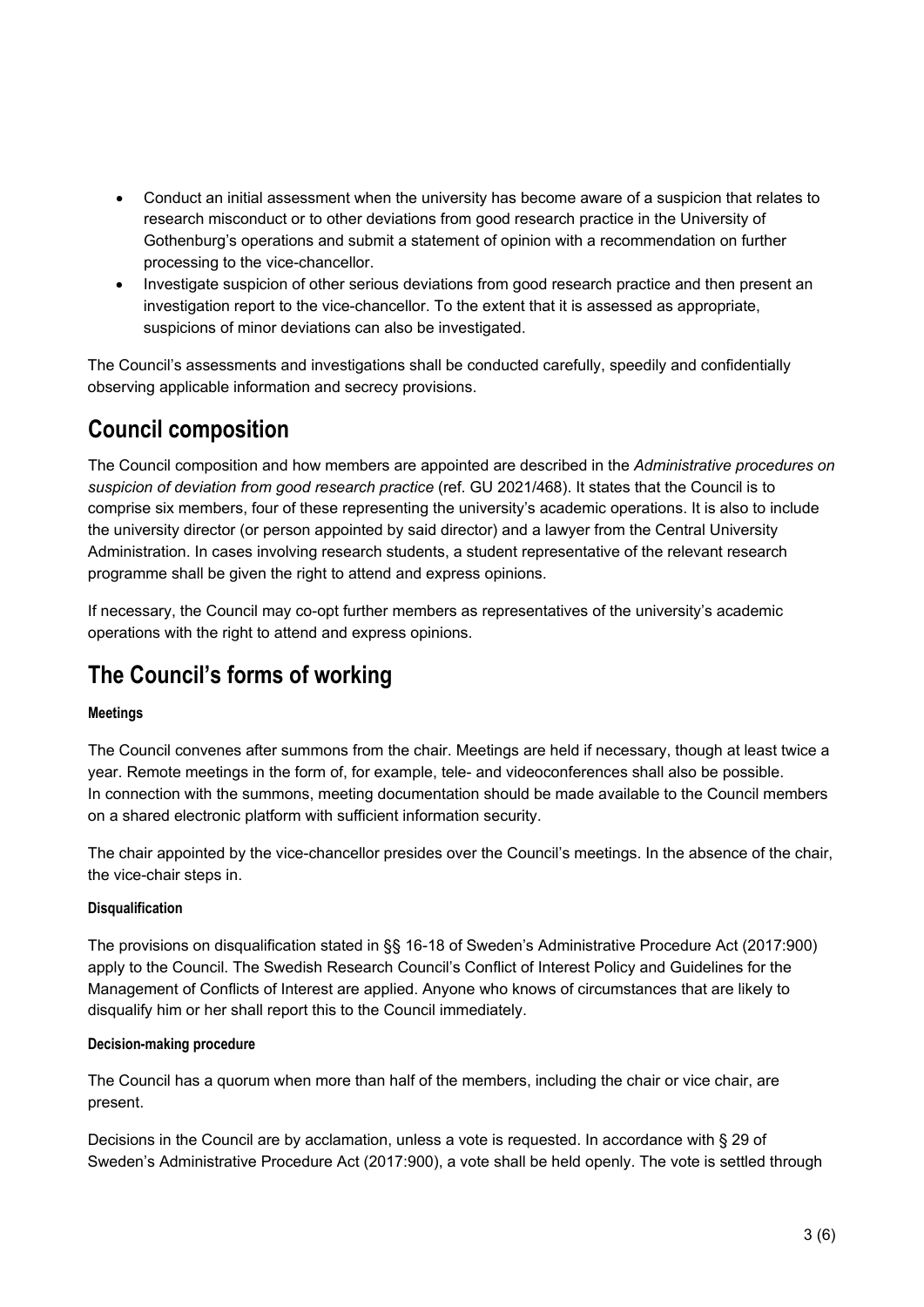a simple majority. In the event of an equal vote, the chair has the casting vote. Every member who is present is obliged to vote for some proposal.

In the event that a case is so urgent that the decision is to be declared adopted with immediate effect, the chair shall read out the exact wording of the decision, which shall then be reproduced in the minutes stating that the paragraph has been adopted with immediate effect.

### **Right of reservation**

According to § 30 of Sweden's Administrative Procedure Act, a member who has taken part in the Council decision has a right to have a reservation noted, i.e. the right to have his or her dissenting opinion entered in the minutes. Reporting officers and other officials who have participated in the final processing without taking part in the determination have the right to have a dissenting opinion noted. The entry in the minutes shall be submitted to the keeper of the minutes within three working days of the meeting and always before the minutes have been checked. In the event that the paragraph is declared to be adopted with immediate effect, the dissenting opinion must be notified at the meeting.

### **Urgent decisions**

If a case is so urgent that the Council does not have time to meet to consider it, the case is decided by the chair notifying all the members outside the meeting of a proposed decision. All members must, however, support the decision. The decision shall be reported at the next meeting and appear in the minutes of this meeting.

### **Minutes**

At the Council meetings, minutes are taken by the officer who assists the Council (the Council administration officer). The minutes shall be drawn up speedily.

Proposed minutes shall be forwarded to the chair and a person to verify the minutes specially appointed among the other members at the meeting with a chance for them to quickly submit opinions. Minutes that are approved by email by the chair and person verifying the minutes shall be considered adopted. The original minutes shall be signed by the keeper of the minutes and checked by the chair of the meeting and the person verifying the minutes. The minutes shall be reported at the following meeting of the Council. The minutes are kept in order by the Council administrator.

### **Initial assessment of suspicion of deviations from good research practice**

One of the Council's tasks, by order of the vice-chancellor, is to conduct an initial assessment when the university becomes aware of a suspicion of deviation from good research practice. The Council shall then submit a motivated written statement of opinion to the vice-chancellor. The vice-chancellor then makes a decision on continued processing.

### **Implementation**

An initial assessment is made speedily by the Council chair/vice-chair and the member who is a lawyer from the Central University Administration with the support of the officer who assists the Council. If necessary, a further member of the Council can take part in the assessment.

### **Statement of opinion**

The initial assessment shall be summarised in a written and motivated statement of opinion that is handed over to the vice-chancellor.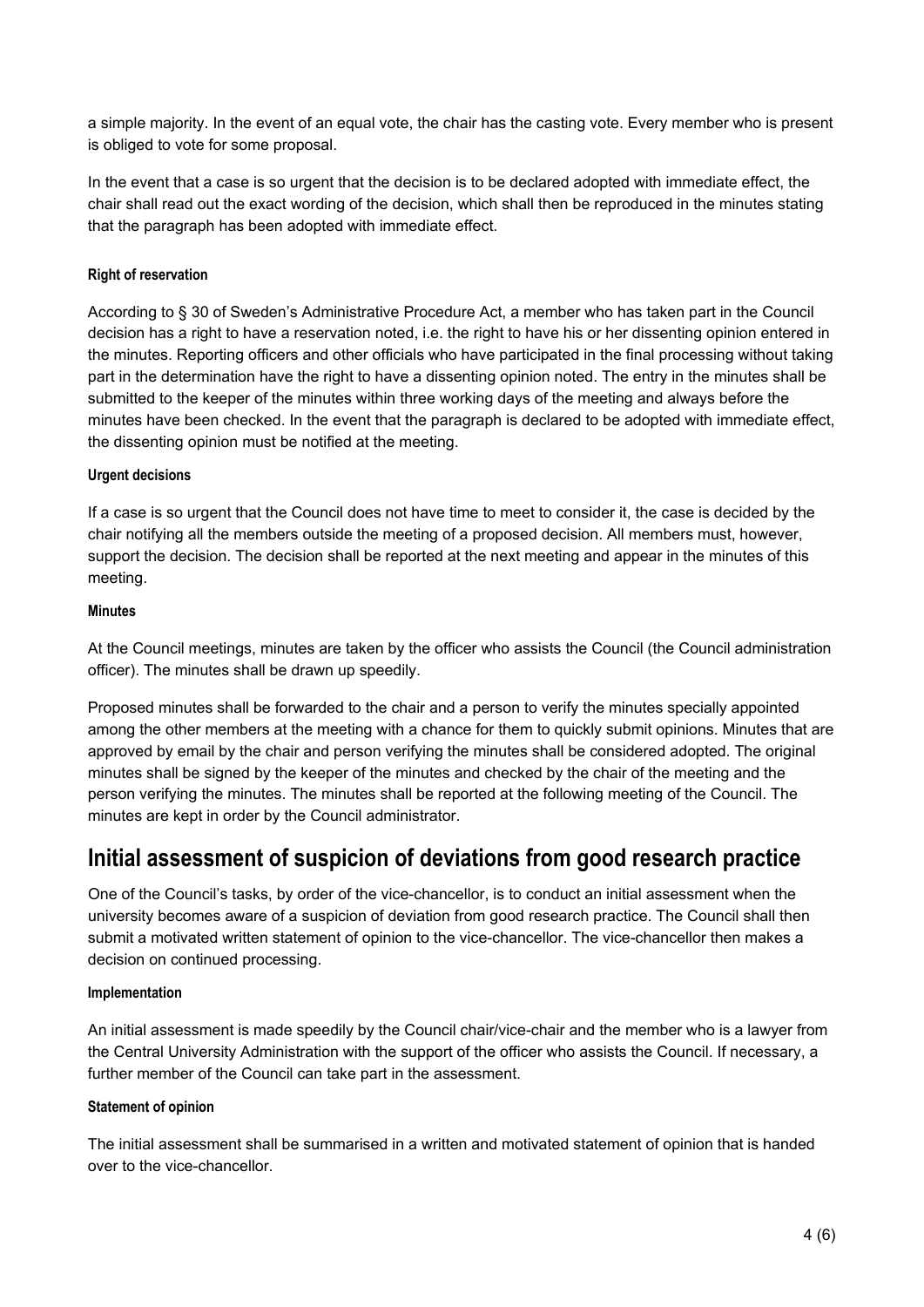#### **Continued processing**

It then falls on the vice-chancellor to make a decision on continued processing of the case.

### **Investigation of suspicion of other deviations from good research practice**

By order of the vice-chancellor, the Council conducts the investigations of suspicion of other deviations from good research practice. At the end of the investigation, the Council submits an investigation report to the vice-chancellor. The vice-chancellor then makes a decision on the case.

#### **Implementation**

The Council shall gather data on the case as a basis for its assessment.

Person(s) who are subject to an investigation relating to other deviations from good research practice shall be informed of the reported suspicion, without unnecessary delay, and be offered the opportunity to comment within a reasonable time.

In applicable cases, other persons who are directly affected, such as co-authors or co-applicants, shall be informed of the reported suspicion.

Unless clearly unnecessary, the Council shall obtain written statements of opinion from external academic expert assessors. Compensation may be paid to experts.

Other persons, for example the informer and representative of the activity concerned, may also be heard within the frame of the investigation.

In the assessment, the Council shall also take a stand on whether the deviation was intentional or the result of gross negligence when planning, conducting or reporting research.

### **Party insight**

A person who is a party in a case has the right to access all material included in the case in accordance with § 10 of Sweden's Administrative Procedure Act (2017:900).

### **Support from institution/equivalent concerned**

The institution/equivalent concerned shall assist the Council with securing material that may be needed during the investigation. This may be, for example, backing up material from servers and taking possession of logbooks, measurement data, questionnaire responses, photographs, document files, films, etc.

### **Handing over to the National Board for Assessment of Research Misconduct**

If it emerges during an investigation that the case relates to research misconduct, the Council shall discontinue its investigation and propose the vice-chancellor hand over the case to the National Board for Assessment of Research Misconduct.

### **Investigation report**

The Council shall document the reported suspicion, the investigation, its position and proposed decision in an investigation report.

The investigation shall be summarised with one of the following positions:

a) The Council assesses that there is some other deviation from good research practice.